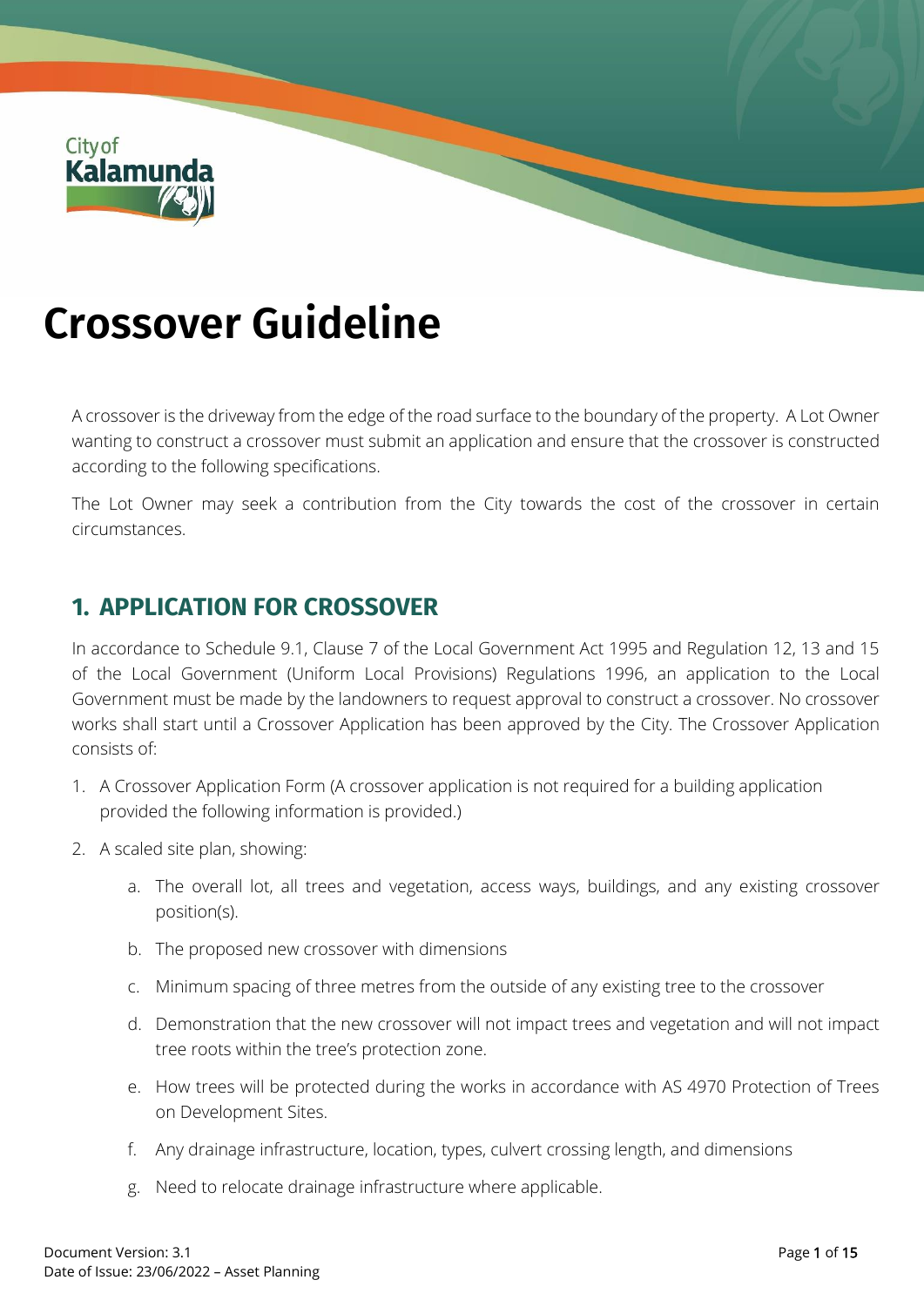

An application fee may be charged to crossover applications to cover the City's costs in lodgement of the application, assessment of the application and inspections. The fee is classified as a "service fee" set under section 6.16 of the Local Government Act 1995 and may be adopted through the City's Budget process in future.

Submit the Crossover Application Form and Site Plan to the City's Asset Services team on [enquiries@kalamunda.wa.gov.au,](mailto:enquiries@kalamunda.wa.gov.au) or by post to PO Box 42, Kalamunda WA 6926.

# **2. APPROVAL BY OTHER STATUTORY AUTHORITY**

Crossovers that are proposed as part of a development application or subdivision application may be approved by the City as part of the application approval or in subsequent compliance of the conditions of development. As part of the development application process, applications with crossovers accessing roads that are Primary Regional Roads known as "red" roads, will be referred by the City to Main Roads WA for assessment. As part of the development application process, applications with crossovers accessing roads that are Other Regional Roads known as "blue" roads, will be referred by the City to DPLH for assessment (DPLH will typically refer the application to MRWA, however DPLH remain the referral authority).

As part of the subdivision application process, applications being initially registered with the WAPC, will be referred out by the WAPC to MRWA or DPLH as above.

Where an approved development application or subdivision application includes the detailed design of a crossover(s), no further application for that crossover will be required by the City. (However, Main Roads WA may still require a separate application for roads under their management). Where an approved development application or subdivision application does not include detailed design of a crossover, then a separate application is required.

Applications for crossovers that access a road managed by Main Roads WA are to be applied directly to Main Roads WA as provided by their Driveways information at [https://www.mainroads.wa.gov.au/technical](https://www.mainroads.wa.gov.au/technical-commercial/technical-library/road-traffic-engineering/guide-to-road-design/additional-road-design2/driveways/)[commercial/technical-library/road-traffic-engineering/guide-to-road-design/additional-road-design2/driveways/](https://www.mainroads.wa.gov.au/technical-commercial/technical-library/road-traffic-engineering/guide-to-road-design/additional-road-design2/driveways/)

Applications for crossovers that access a road that is a Restricted Access Vehicle route, and under the management of the City of Kalamunda, are to be submitted to the City. The City will refer the application to Main Roads WA's Heavy Vehicle Services for review and advice.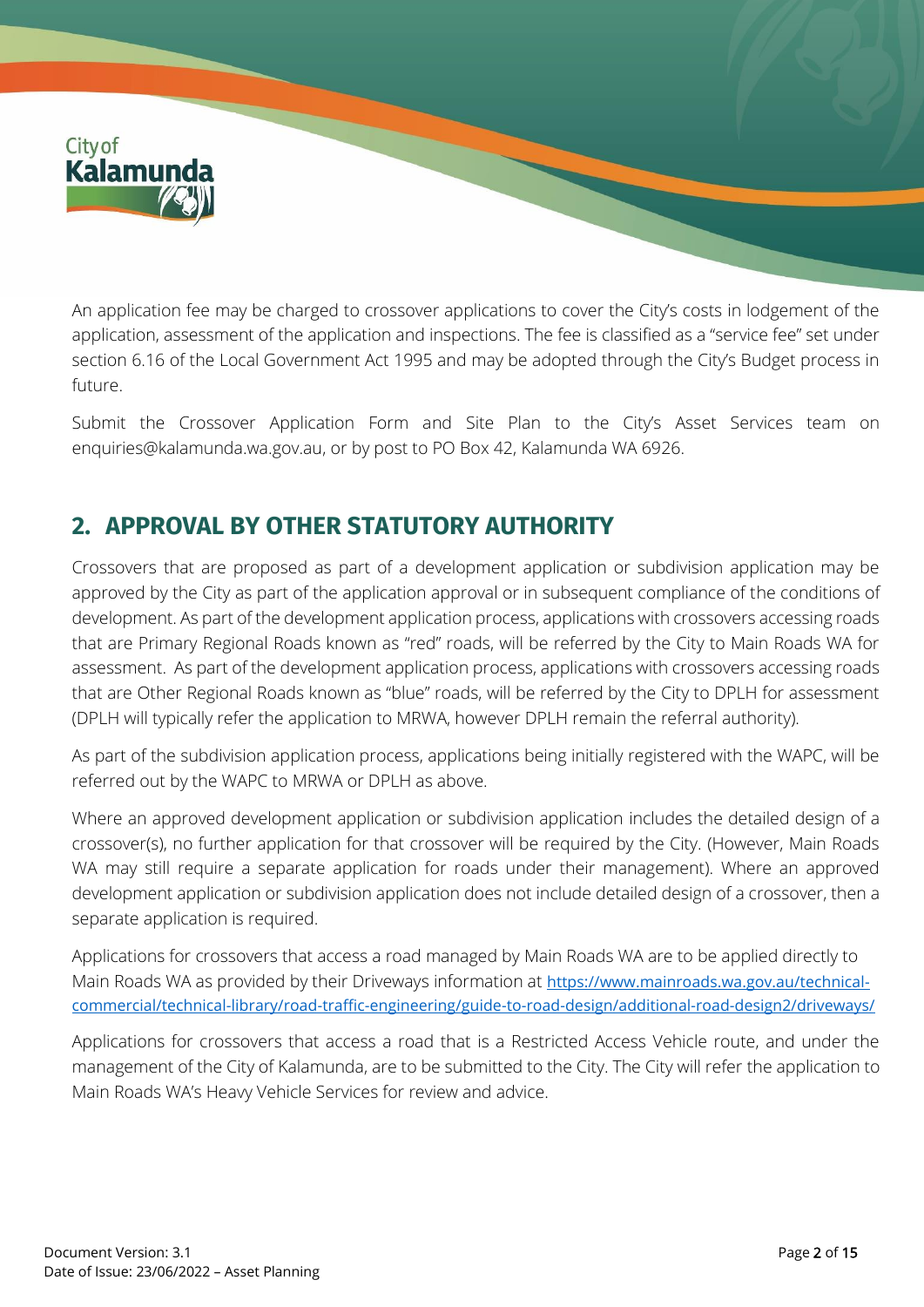

# **3. EXISTING CROSSOVERS**

In accordance with Local Government Act 1995, maintenance of the existing crossover is the sole responsibility of the property owner to ensure it remains in a safe and trafficable condition once constructed.

No contributions are available to repair or reconstruct crossovers.

# **4. CROSSOVERS FOR DEVELOPMENT APPLICATIONS AND SUBDIVISIONS**

Crossovers that are being constructed as part of a development application or subdivision are to be constructed to the following minimum standard:

| Lot type                                | Title type                                         | Subdivision                                                                                                      | Development                                                                                            |
|-----------------------------------------|----------------------------------------------------|------------------------------------------------------------------------------------------------------------------|--------------------------------------------------------------------------------------------------------|
| Residential<br>Urban                    | Green title (no<br>common access, no<br>battleaxe) | [4] Lot access to road, no<br>formation required                                                                 | [1] Access way fully sealed<br>and drained, full crossover of<br>Asphalt, Concrete, or<br>Brick/Paver. |
| Residential<br>Urban                    | Green title, common<br>access                      | [1] Access way fully sealed<br>and drained, full crossover<br>of Asphalt, Concrete, or<br>Brick/Paver.           | [1] Access way fully sealed<br>and drained, full crossover of<br>Asphalt, Concrete, or<br>Brick/Paver. |
| Residential<br>Urban                    | Green title, battleaxe<br>subdivision              | [2] Access way trafficable<br>and drained, full crossover<br>of Asphalt, Concrete,<br>Brick/Paver, or Chip seal. | Usually no DA applies. Type<br>[1] recommended with<br>building application.                           |
| Residential<br>Urban                    | Strata subdivision                                 | [1] Access way fully sealed<br>and drained, full crossover<br>of Asphalt, Concrete, or<br>Brick/Paver.           | [1] Access way fully sealed<br>and drained, full crossover of<br>Asphalt, Concrete, or<br>Brick/Paver. |
| Residential<br>Rural and Semi-<br>Rural | Green title (no<br>common access, no<br>battleaxe) | [4] Lot access to road, no<br>formation required                                                                 | [2] Access way trafficable and<br>drained, full crossover of                                           |

(The number in brackets [x] is the Type of treatment, for internal reference)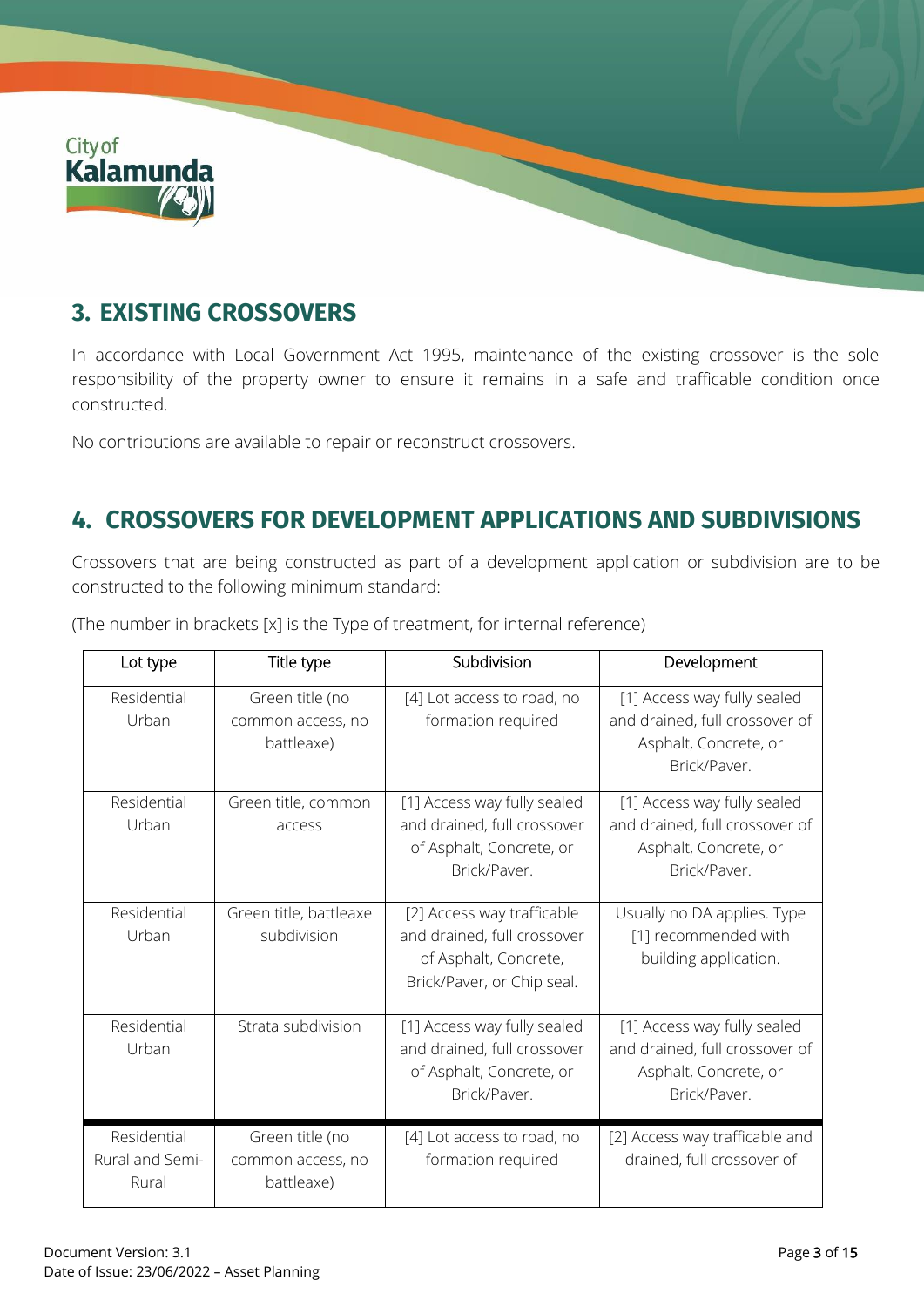

|                                         |                               |                                                                                                                  | Asphalt, Concrete,<br>Brick/Paver, or Chip seal.                                                                 |
|-----------------------------------------|-------------------------------|------------------------------------------------------------------------------------------------------------------|------------------------------------------------------------------------------------------------------------------|
| Residential<br>Rural and Semi-<br>Rural | Green title, common<br>access | [2] Access way trafficable<br>and drained, full crossover<br>of Asphalt, Concrete,<br>Brick/Paver, or Chip seal. | [2] Access way trafficable and<br>drained, full crossover of<br>Asphalt, Concrete,<br>Brick/Paver, or Chip seal. |
| Residential<br>Rural and Semi-<br>Rural | Green title, battleaxe        | [2] Access way trafficable<br>and drained, full crossover<br>of Asphalt, Concrete,<br>Brick/Paver, or Chip seal. | Usually no DA applies. Type<br>[1] recommended with<br>building application.                                     |
| Residential<br>Rural and Semi-<br>Rural | Strata subdivision            | [2] Access way trafficable<br>and drained, full crossover<br>of Asphalt, Concrete,<br>Brick/Paver, or Chip seal. | [2] Access way trafficable and<br>drained, full crossover of<br>Asphalt, Concrete,<br>Brick/Paver, or Chip seal. |
| Commercial<br>Urban                     | Any title type                |                                                                                                                  | [1] Access way fully sealed<br>and drained, full crossover of<br>Asphalt, Concrete, or<br>Brick/Paver.           |
| Commercial<br>Rural and Semi-<br>Rural  | Any title type                |                                                                                                                  | [2] Access way trafficable and<br>drained, full crossover of<br>Asphalt, Concrete,<br>Brick/Paver, or Chip seal. |

The term "trafficable" requires that the construction process outlined below has been completed up to and including the base course, as a minimum. The access way or crossover therefore has a compacted base course surface for vehicles to use until a finished surface is provided from the development.

The term "drained" means that stormwater drainage is effectively managed through the use of v-drains, swales, soakwells, detention basins and similar, designed to meet the required Average Rainfall Intensity (ARI) levels.

Outstanding crossover works cannot be bonded for subdivisions or building applications. The minimum standard must be completed prior to clearance.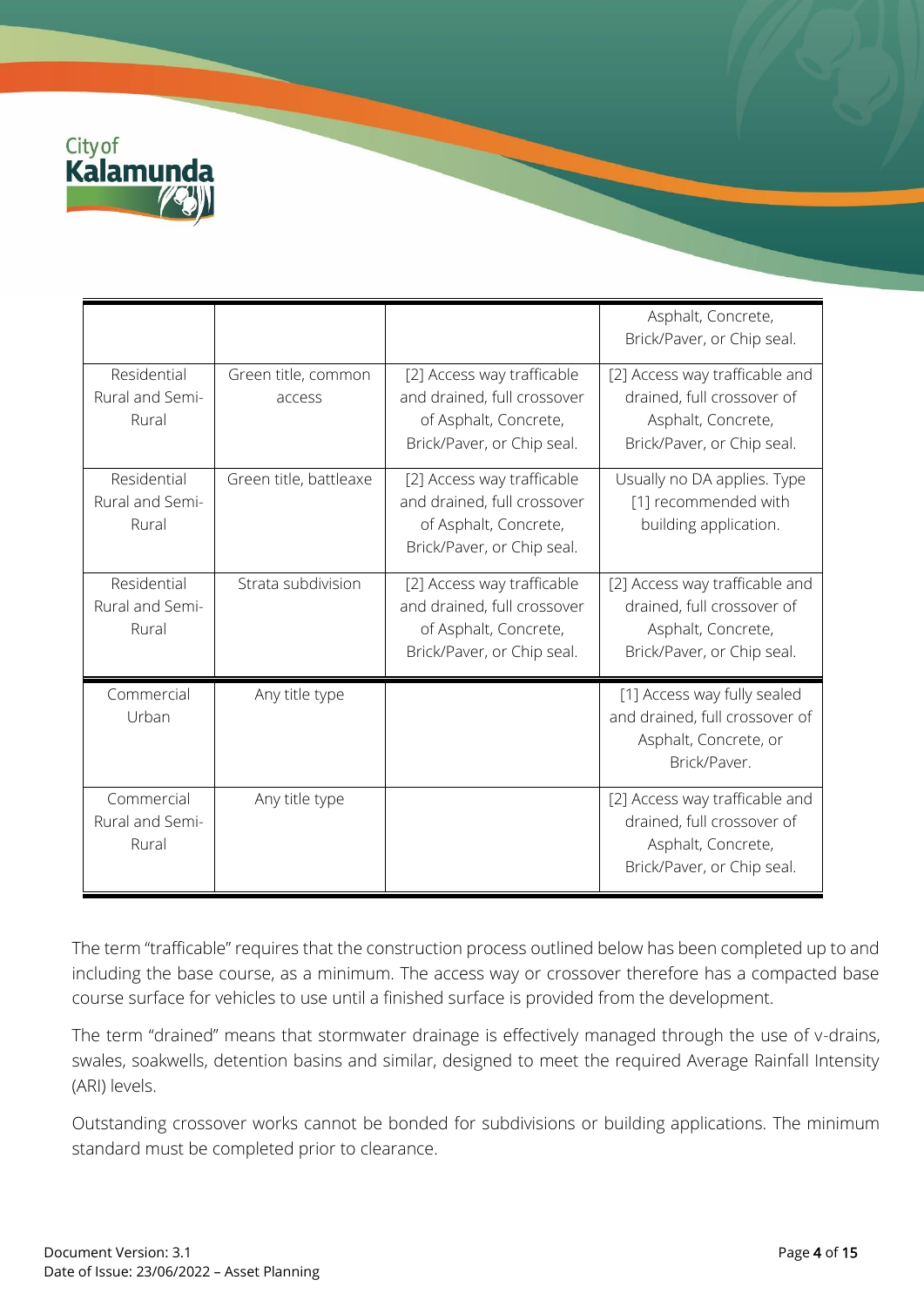

Outstanding crossover works may be bonded for development applications. In determining the value of the outstanding works the minimum standards are to be applied.

# **5. CROSSOVERS FOR COMMON ACCESS WAYS AND STRATA**

For the purpose of access rights and maintenance responsibilities:

- A crossover serves as a common access way where it leads to a common access way within private lots.
- A crossover serves a strata function where it leads to a strata plan lot.

Regardless of whether a crossover serves for common access, strata, or single lot access, the dimensions must comply with these specifications.

Crossovers that have been or are constructed adjacent to each other are not considered to be "shared". Where the side splay (wing) of the crossovers overlap, lot owners are to provide fair and free access as would be provided had the crossovers not overlapped.

In the event that a crossover is being used by two separate lot owners, the owners must make arrangements between themselves for independent access should they require it.

## **6. PROTECTION OF VEGETATION**

It is an offence to remove or damage the City's property and unauthorised street tree removal or pruning may result in prosecution under regulation 5 of the of the Local Government (Uniform Local Provisions) Regulations 1996. Refer to [www.kalamunda.wa.gov.au](http://www.kalamunda.wa.gov.au/) and:

- C-AS-06 Street Tree and Streetscape Policy
- CM-AS-03 Street Tree Preservation Management Procedure

Trees and other vegetation within the road verge must be identified on the relevant development application, building licence application or Crossover Application. The Lot Owner must demonstrate how they will ensure the retention and protection of verge vegetation.

It is prohibited to clear naturally occurring vegetation. In some circumstances a clearing permit may be obtained from the Department of Water and Environmental Regulation (DWER) under the Clearing Regulations of Part V of the Environmental Protection Act (WA) 1986, or the clearing may be of a kind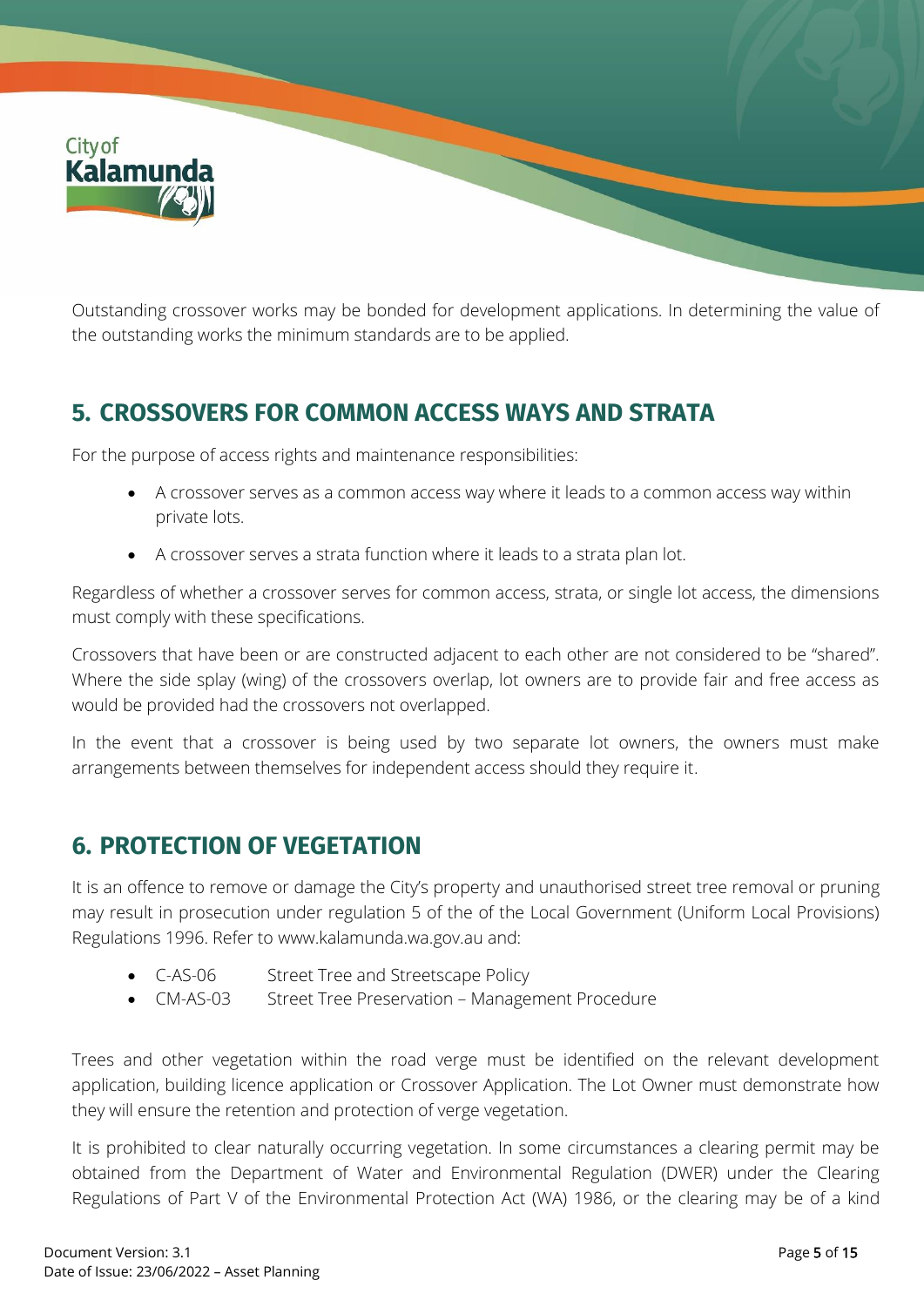

exempt in accordance with Schedule 6 of the Environmental Protection Act 1986 or Regulation 5 of the Environmental Protection (Clearing of Native Vegetation) Regulations 2004.

No work shall proceed involving removal of vegetation until written authority to do so is provided by the City. The Lot Owner must make every effort to seek alternatives that will not involve the removal of vegetation and must demonstrate in their application that no alternative is available. Subject to receiving the written authorisation for removal of vegetation, the Lot Owner will pay all costs associated with the removal of vegetation.

The City relies on the Lot Owner to maintain their verge neat and free of hazards. Refer to [www.kalamunda.wa.gov.au](http://www.kalamunda.wa.gov.au/) and:

- CM-AS -04 Streetscape Planting Management Procedure
- CM- AS-05 Verge Development Management Procedure
- CM-AS-06 Roadside Fire Mitigation Management Procedure

## **7. DRAINAGE**

As the crossover is located in the road verge, stormwater drainage from rain falling on the crossover and verge may flow onto the road or be channelled to existing drainage infrastructure. Drainage from within the lot boundary must be managed and detained to 100 year Average Rainfall Intensity (ARI) critical duration events. Discharge of stormwater is to be limited to pre-development flow calculated at five-year ARI critical duration and must be distributed and not a point discharge. This means that rain or overland flow that comes along or over the lot access way must be intercepted. It must not be allowed to run straight onto the crossover or verge.

Where the crossover crosses a swale or v-drain in the road reserve, pipes of class 2 or 4 RCP and headwalls may be provided and installed by the City to protect the drainage function, at the cost of the City. The pipes may require a cover of clean fill (installed by the City), and the lot owner will need to ensure the final grades of the crossover are designed to be higher than the resulting pipe and fill material.

The City will be responsible for maintaining the drainage infrastructure for the drainage within the road reserve.

Lot owners should consider the location of existing drainage infrastructure when designing and locating the crossover. Where the crossover impacts on drainage infrastructure other than a new v-drain crossing, the lot owner will be responsible for arranging for adjustments by the City and paying for costs incurred by the City.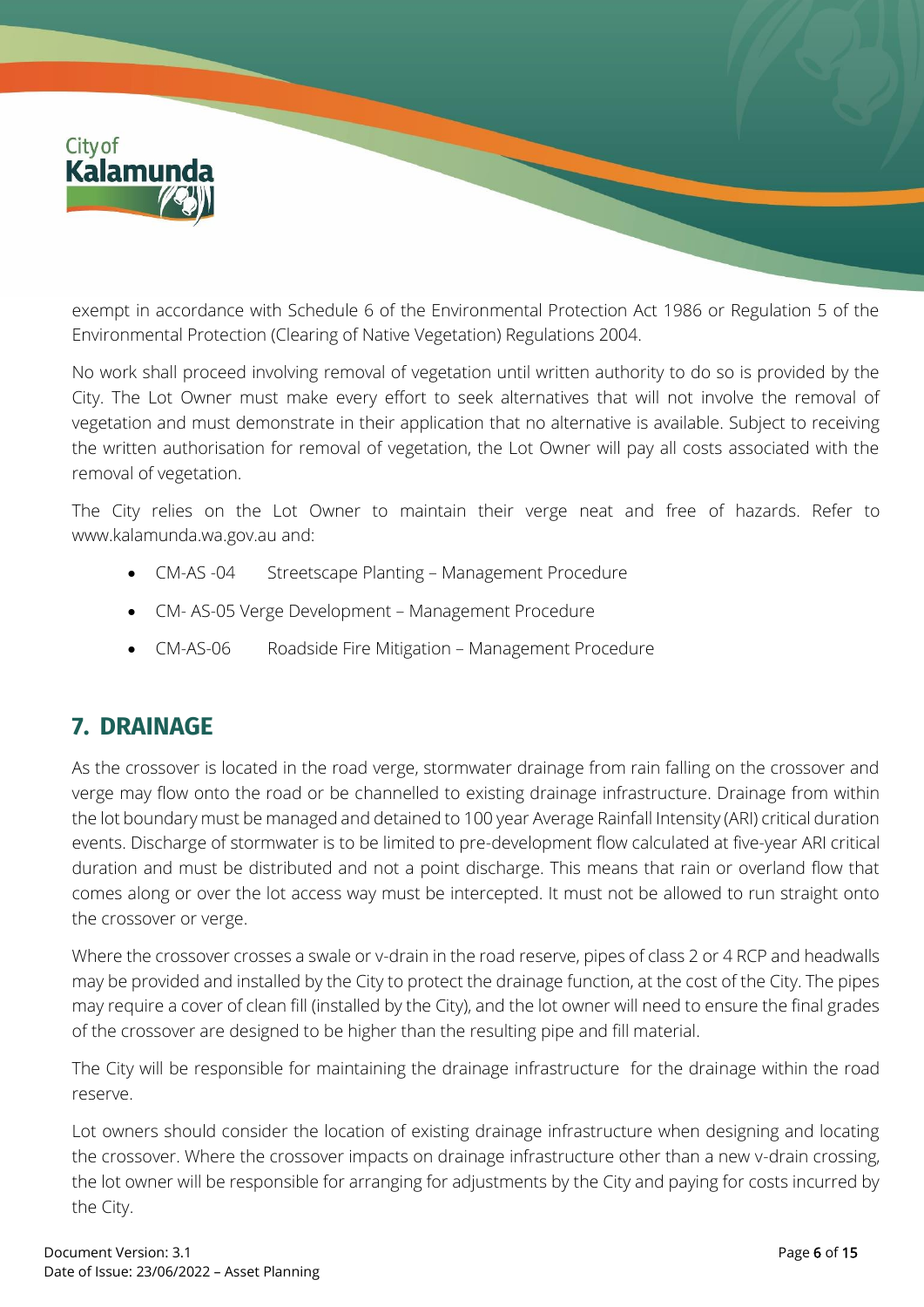

# **8. UTILITY SERVICES AND PUBLIC TRANSPORT**

Where the crossover impacts on utility services or public transport infrastructure, the lot owner will be responsible for arranging for adjustments by the relevant authority and paying for costs incurred by the authority.

Contact Dial Before You Dig by calling 1100 or registering o[n https://www.1100.com.au/,](https://www.1100.com.au/) before starting any excavation. This service will advise of potential utility services in the ground including electricity and gas. Follow the instructions received from the service providers.

## **9. POSITION, LEVELS AND DIMENSIONS**

Crossovers shall be designed and constructed in accordance with the City's Engineering Standard Drawings. These are available at

#### <https://kalamunda.wa.gov.au/building-development/city-assets/engineering-services>

Crossover locations, grades and positions are to comply with AS 2890: 2004 Parking Facilities, and with the WALGA Guidelines and Specifications for Residential Crossovers (WALGA, 2017), in particular sections: 3.3.1 Prohibited locations, 3.3.2. Sightlines to path users, 3.3.3 Distance to obstructions, 3.3.4 Sight distance to roadway traffic, and 4.1.4 Grades and levels.

For residential properties, crossover width shall be as follows:

- ➢ A minimum of 3m for all developments widening to a minimum of 6m at the road edge by the addition of two equal 1.5m x 1.5m wings.
- ➢ A maximum of 3m for lots with a frontage of 12.5m or less, except where the R-codes allows the construction of a double garage, in which case a maximum width of 4.5m applies.
- ➢ A maximum width of 6.0m for lots with a frontage in excess of 12.5m
- ➢ In regard to battle-axe developments; for a single battle-axe lot, the minimum driveway width is 3.0m (with provision of 0.5m garden bed for services) whereas for adjoining battle-axe lots, the combined driveway width shall be 6m.

Standard crossings shall be aligned at 90 degrees to the road. Crossovers should be positioned in approved locations, and such that vehicles exiting the crossover have unobstructed sightlines for pedestrians and road traffic.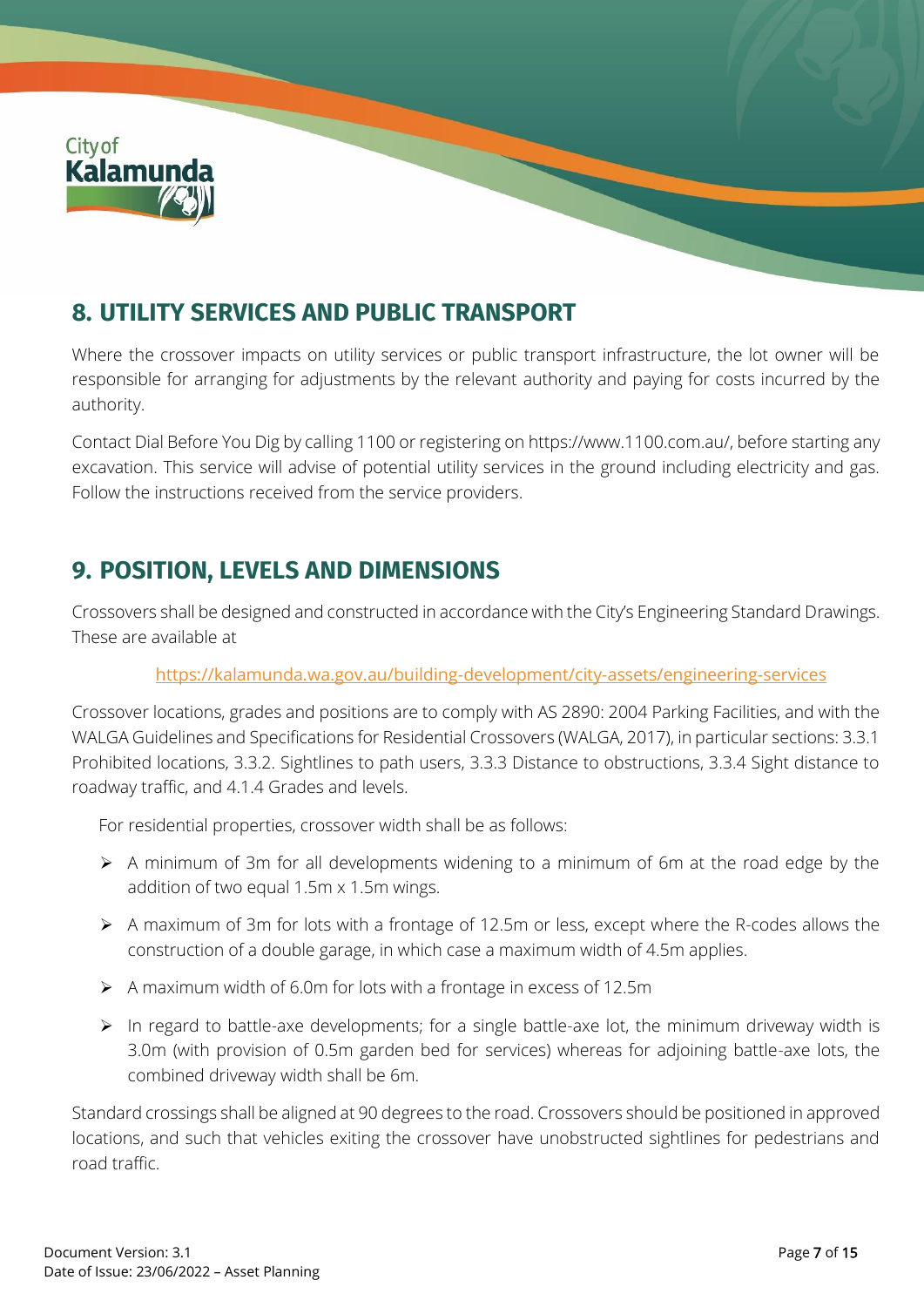

In special circumstances where the standard wing width cannot be achieved, an absolute minimum of 1.0m may be adopted.

#### **Primary Crossover**

Wider connections to the road, such as for high speed road environments, are subject to demonstrated need and require approval by the City.

For commercial properties, the width of the crossover at the property boundary should be between 5 metres and 11 metres wide. Commercial crossovers must be positioned at least 1.5 metres from any side boundary.

Commercial crossovers should not be joined to or shared with residential crossovers.

#### **Secondary Crossover**

A second crossover is permitted when all of the following conditions are met:

- ➢ The lot boundary facing the road is over 20 metres wide. For corner lots, the width can include both sides that face the road(s).
- ➢ All other requirements for the crossover are met as defined in the specification, including:
	- o All crossovers are located a minimum of 6.0 metres from the tangent point of the intersection.
	- o There is no impact to trees and naturally occurring vegetation.

Should a culvert be required for the secondary crossover, the construction and cost will be the responsibility of the lot owner.

The Total combined width of primary and secondary crossover shall not be wider than 9m at the property boundary and 15m at the road kerb as per the Residential Design Codes of Western Australia.

#### **Footpaths**

Constructed paths have priority through crossovers, and the new crossover is to meet flush with the path and not replace or cover it. If the existing path is in poor condition it may be replaced to City standard dimensions, at the approval of the City.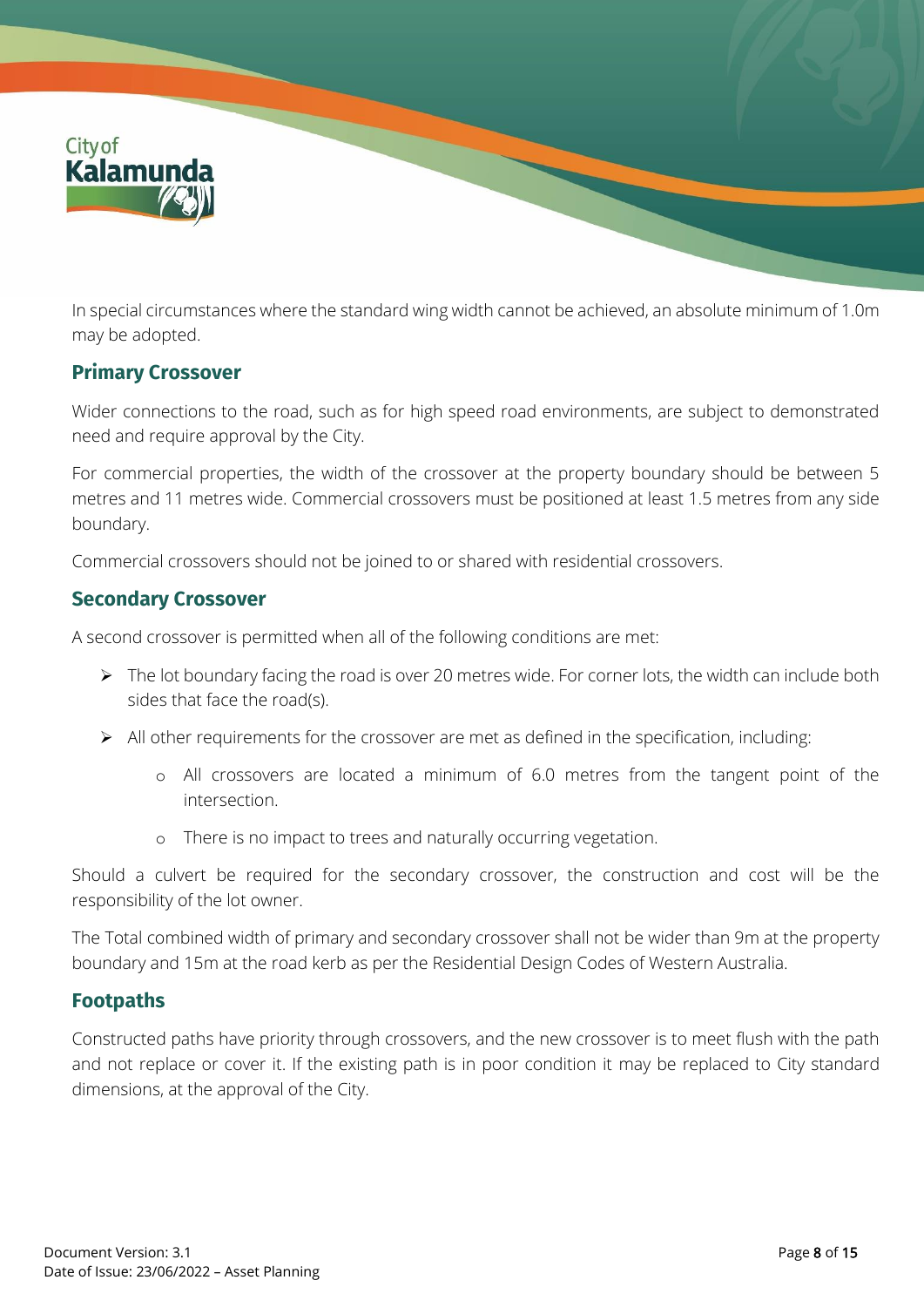

## **10. CONSTRUCTION**

Only the following materials may be used in the construction of a crossover's sealed surface:

- ➢ Asphalt,
- ➢ Concrete,
- $\triangleright$  New bricks or block paving,
- $\triangleright$  Cleaned recycled bricks or block paving, and
- ➢ Two-coat chip seal.

#### **Excavation**

Contact Dial Before You Dig by calling 1100 or registering o[n https://www.1100.com.au/,](https://www.1100.com.au/) before starting any excavation. This service will advise of potential utility services in the ground including electricity and gas. Follow the instructions received from the service providers.

The excavation, also known as box-out, should remove unsuitable materials from the crossover area and reveal the subgrade to the required construction levels. Roots should be cleanly cut and not ripped. Vegetation is not to be removed unless approval has been provided as outlined in "Protection of Vegetation".

The crossover should be constructed to meet and use existing mountable kerb (MK). Barrier kerb (BK) and semi-mountable kerb (SMK) must be removed and replaced with the crossover. Refer to the City's Engineering Standard Drawings for dimensions.

#### **Subgrade**

The subgrade is the material at the base of the excavation. This material should be compacted before placing the base course layer. The desired compaction level is 95% MDD. If the subgrade material contains a lot of clays or organic materials, the applicant should consider excavating further and constructing a thicker base course to support the crossover.

#### **Base Course**

The base course (the layer on the subgrade that supports the surfacing or kerb) is to be a minimum 150mm depth of material compacted to 95% MDD. The base course material is to consist of good quality, laterite gravel, crushed limestone or crushed rock road base, free of organic matter and free of lumps of clay. The material shall not contain excessive quantities of pyrites or foreign material.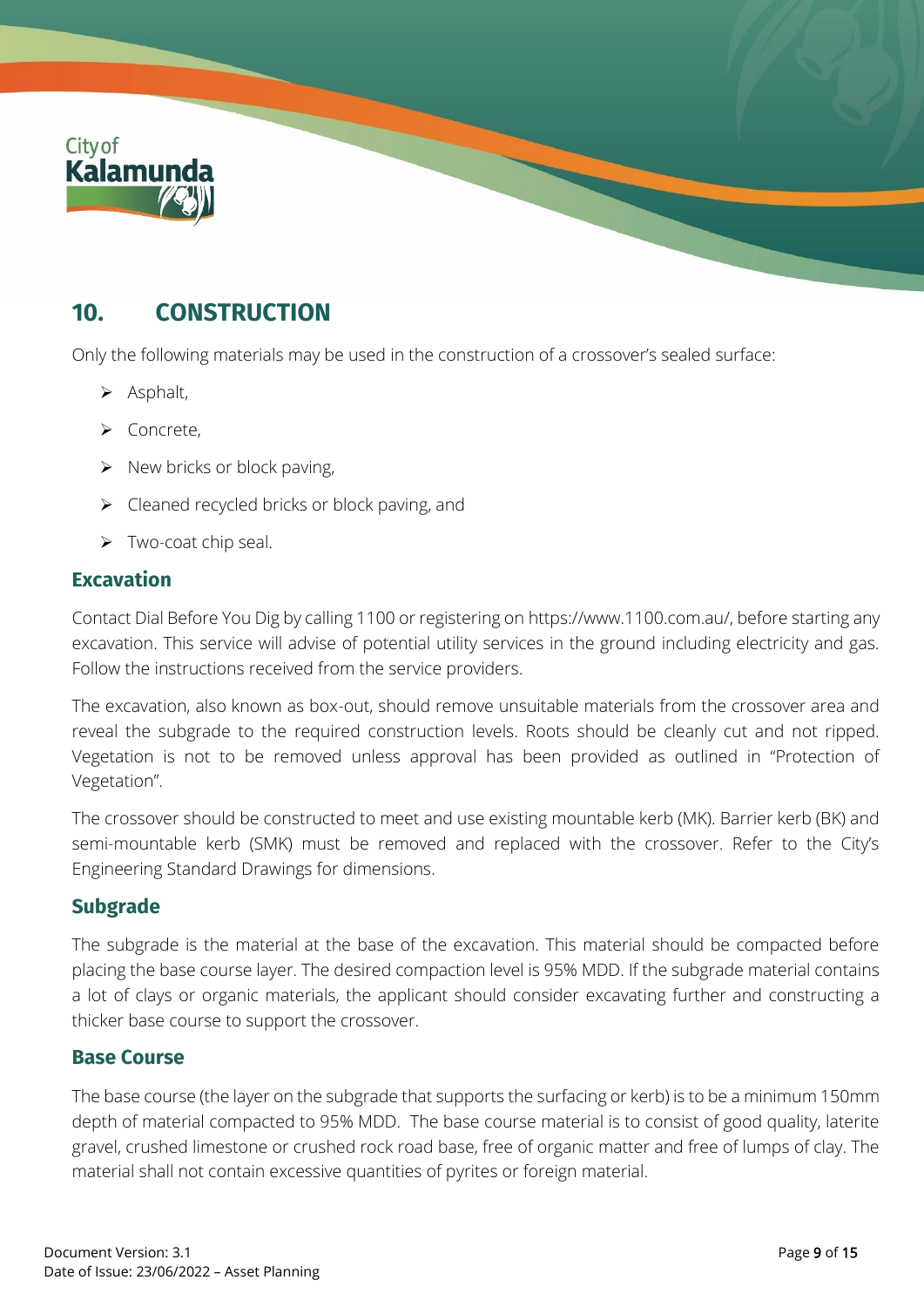

If a kerb is to be installed, the kerb will require a base course layer under it.

For more detail on the ideal material properties and construction standards refer to the IPWEA Local Government Guidelines for Subdivisional Development available at

<https://www.planning.wa.gov.au/publications/6439.aspx>

### **Asphalt Surfacing**

Construct the asphalt surface on the compacted base course. A tack coat may be needed. The asphalt surfacing is to consist of a minimum of 25mm thick of asphaltic concrete.

If recycled asphalt is desired, it must include fresh binder to ensure the material binds.

Constructed paths have priority through crossovers, and the new asphalt surfacing is to meet flush with the path and not replace or cover it. If the existing path is in poor condition it may be replaced to City standard dimensions, at the cost of the lot owner, and at the approval of the City.

#### **Concrete Surfacing**

Construct the concrete surface on either the base course layer or suitably compacted and prepared subgrade. The concrete shall have a minimum thickness of 100mm and compressive strength of 32MPa. Commercial crossings shall be a minimum of 150mm thick reinforced with F62 mesh or equivalent, with concrete compressive strength minimum 32MPa.

The concrete crossing is to be ruled with a jointing tool in approximately 1.8 to 2.0 metre sections. Concrete may be trowelled, broomed, coloured, stamped, or otherwise treated provided the surface is non-slip and does not create trip hazards.

Two expansion joints are required as a minimum, one at the property boundary and another between the road kerb and the crossover.

Constructed paths have priority through crossovers. The new concrete crossover must clearly delineate the constructed path through the crossover by means of colour variation or jointing. The crossover must be flush with the path. If the existing path is in poor condition it may be replaced to City standard dimensions, at the cost of the lot owner, and at the approval of the City.

#### **Brick or Paver Surfacing**

Construct brick or paver surfacing on the compacted base course. Sand may be used to aid paving levels. Provide haunching around the edges to support the edge of the surfacing. The minimum depth of haunching is 100mm extending 200mm under the header course of paving. Paving blocks or bricks are to be designed for the purpose of carrying vehicular traffic.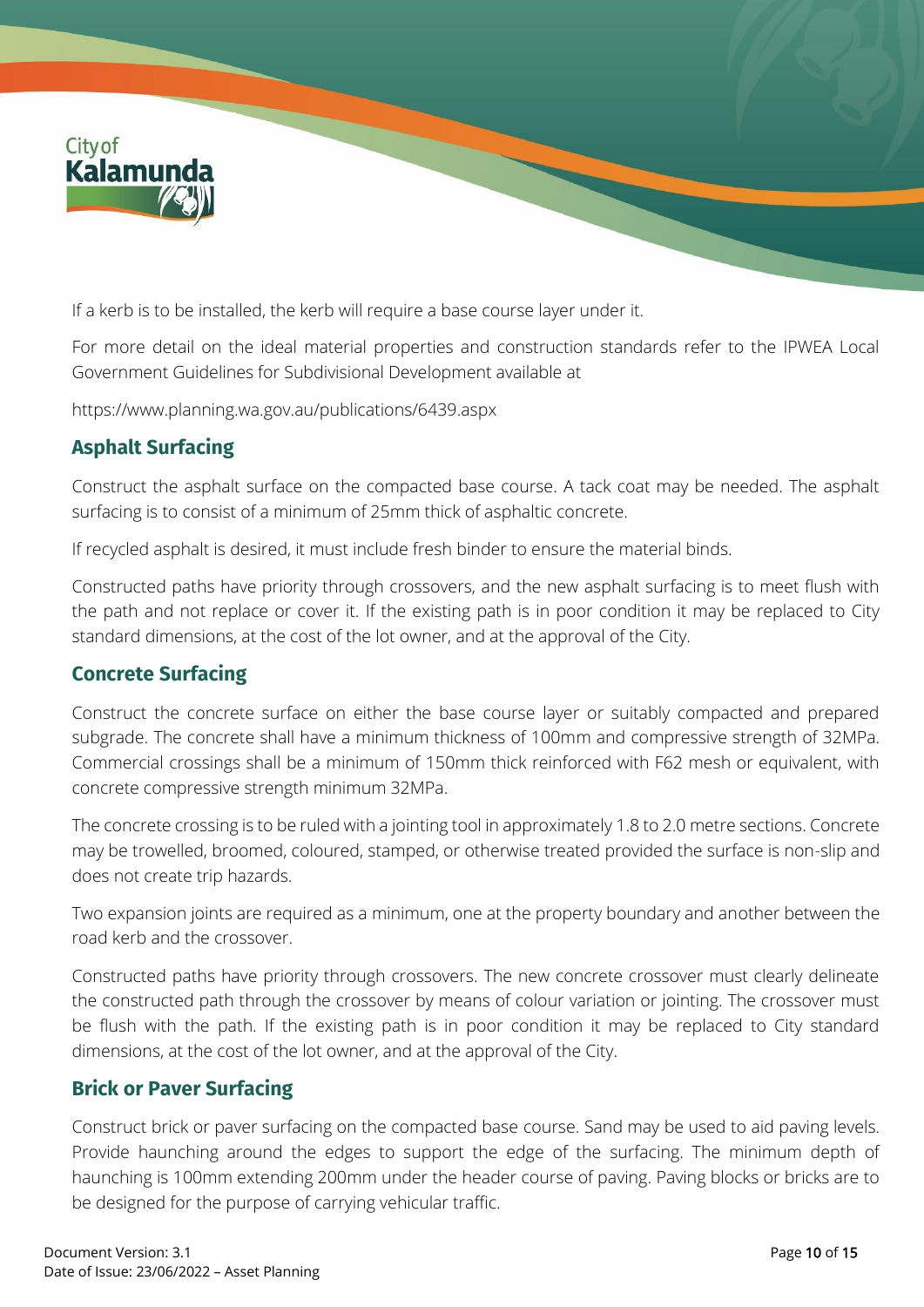

Where bricks or pavers are used as an edge feature (header) to any crossover, the header must be haunched.

Constructed paths have priority through crossovers, and the new brick or paver surfacing is to meet flush with the path and not replace it. If the existing path is in poor condition it may be replaced to City standard dimensions, at the cost of the lot owner, and at the approval of the City.

### **Two-coat Chip Seal**

Construct a two-coat chip seal on the compacted base course. Use materials suited to road surfacing.

Ensure loose chip is prevented from spreading on the road and paths, and regularly clean loose chip and dispose it.

## **Edging**

Edging consists of edge restraints including side kerbing. Edging is recommended on the sides of asphalt crossovers to provide definition of the crossover, to assist drainage, and to provide support to the edge of seal.

Edging can be constructed in concrete (such as a kerb), brick pavers, timber or similar. Raised edging must direct surface drainage to a designed drainage structure (soakwell or detention basin). Raised edging must not be constructed across a path. Flush edging permits free drainage. The overall design of the crossover and surrounding area needs to consider the drainage needs.

Edging must be constructed with a minimum 150mm thickness of base course material under the kerb. The recommended specification for edging is 200mm wide by 150mm deep, 25MPa concrete. For asphalt crossovers, as an alternative to edging, the asphalt edge may be 'rolled over' using a suitable steel roller to creating an edge support.

### **Kerbing**

Kerbing is the road edge formation and is usually one of: mountable kerb, semi-mountable kerb, barrier kerb, or just edge of seal (no kerb). The crossover should be constructed to meet and use existing mountable kerb. Other kerbing is to be removed using a masonry saw.

Where either a semi-mountable or barrier kerb exists along the road:

- Concrete crossovers are to replace the kerb. At the edge of road seal the crossover is to provide a 20mm lip above the seal height.
- Asphalt crossovers and brick or paver crossovers will require a concrete beam installed at the edge of the road way. The concrete beam is to provide a 20mm lip above the road seal height.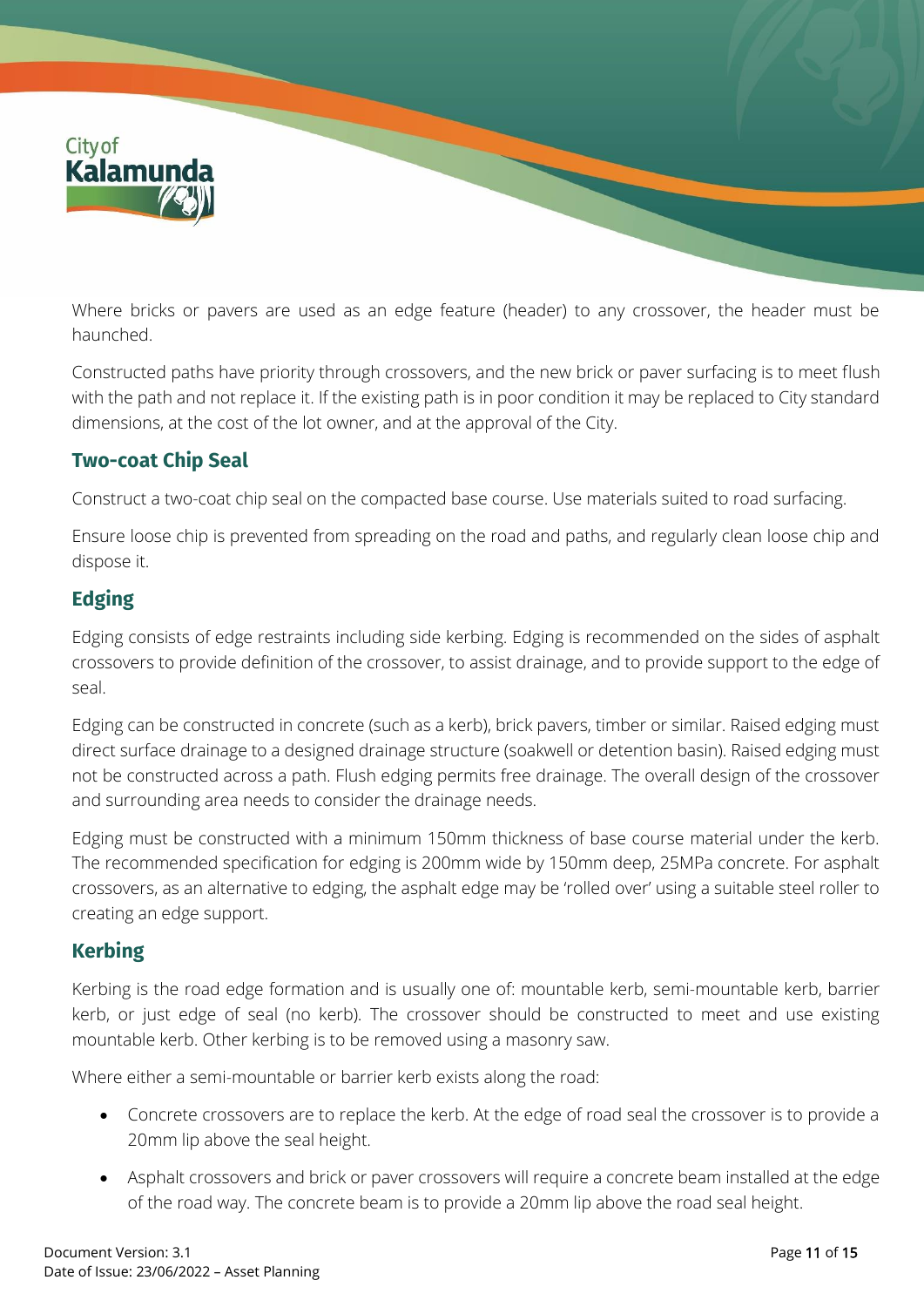

Where no kerb exists along the road:

- Asphalt crossovers are to join flush with the edge of road seal
- Concrete crossovers are to join the edge of road seal, providing a 20mm lip above the road seal height.
- Brick and Paver crossovers must have a concrete beam installed between the road seal and brick paving to crossover.

Where a mountable kerb exists along the road:

• All crossovers are to join flush with the mountable kerb

#### **Completion of Work**

On completion of work, all surplus materials and construction debris is to be removed and the site of the works left clean and tidy.

If the work qualifies for a contribution from the City, the applicant may now request the contribution.

## **11. FINANCIAL CONTRIBUTION**

Upon completion of the crossover, the lot owner pays their contractors and suppliers. The lot owner may then submit an application in writing to the City requesting the crossover contribution, using the attached form.

Applications for a crossover subsidy must be received within 6 months of the completion of the crossover.

A copy of the contractor's receipt (for the section from the front boundary to the edge of the road) must be attached to the application for audit requirements.

On receipt of the application, the crossover will be inspected by the City. If the crossover conforms to these specifications, the City will issue payment for the amount of the contribution.

The contribution amount is the lesser of:

- o Half the cost of the crossover works, and
- o The maximum amount of \$474 as listed in the 2022/2023 Schedule of Fees and Charges for constructing a standard 3m wide grey concrete crossover as per Local Government Act 1995 and Local Government (Uniform Local Provisions) Regulations 1996.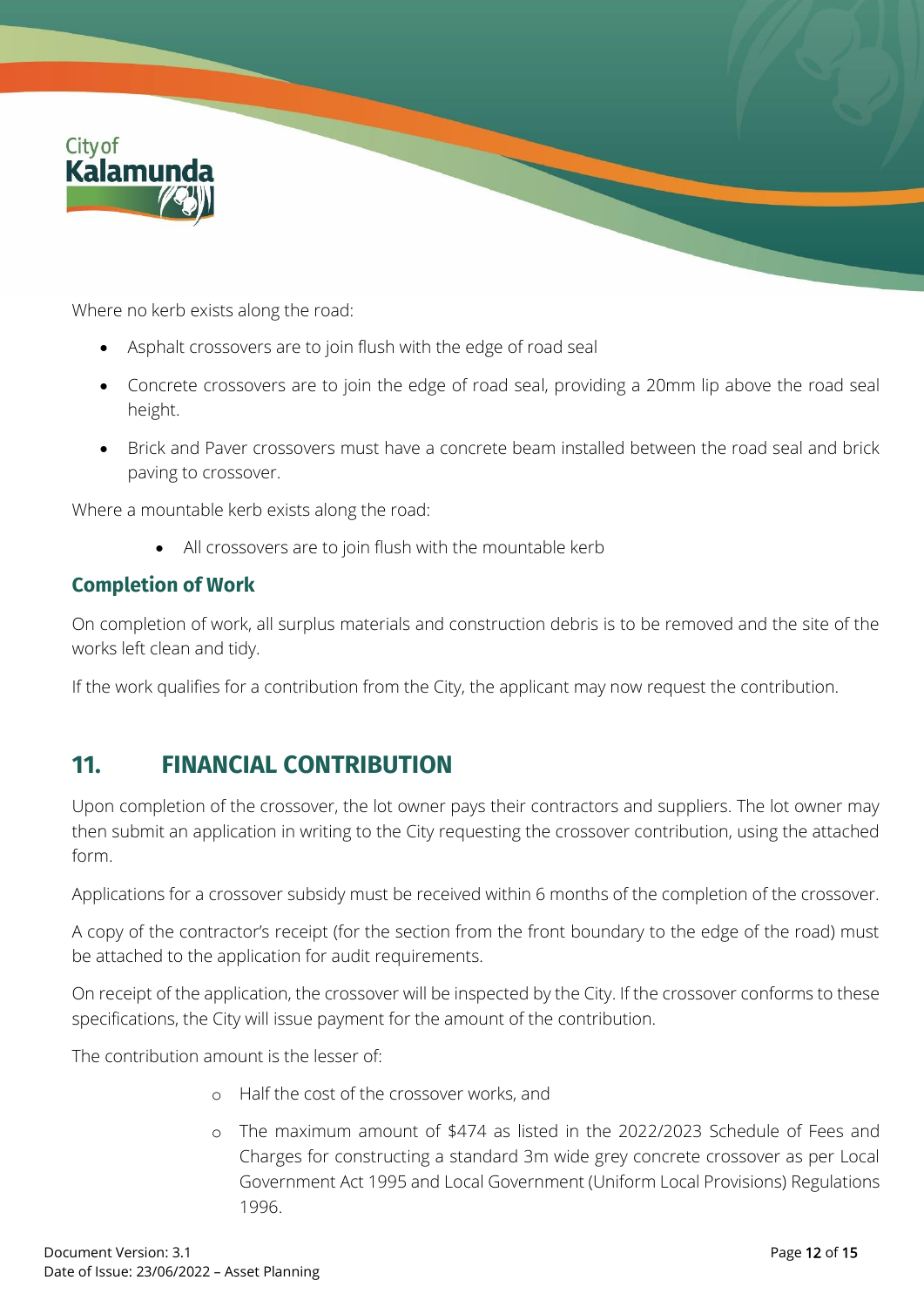

The contribution relates only to the first crossover to service the property. The City will not provide a contribution towards construction of a second crossover on the same lot. Crossover works for development applications and subdivisions are not eligible for financial contribution.

## **12. COMPLIANCE**

Any new crossovers constructed from 1 January 2018 and found to be not in compliance with this Specification will need to be rectified at the Lot Owner's expense.

Please refer to City of Kalamunda's Verge Landscaping Conditions for Verge landscaping treatments.

## **13. ENQUIRIES**

Enquiries may be directed to the Asset Services team by calling the City on 9257 9999 or emailing [enquiries@kalamunda.wa.gov.au.](mailto:enquiries@kalamunda.wa.gov.au)

## **14. REFERENCES**

- Cardno, 2017, WALGA Guidelines and Specifications for Residential Crossovers. Available at [https://www.walga.asn.au/getattachment/Policy-Advice-and-](https://www.walga.asn.au/getattachment/Policy-Advice-and-Advocacy/Infrastructure/Roads/WALGA-Crossover-Guidelines-rev1-1.pdf.aspx?lang=en-AU)[Advocacy/Infrastructure/Roads/WALGA-Crossover-Guidelines-rev1-1.pdf.aspx?lang=en-AU](https://www.walga.asn.au/getattachment/Policy-Advice-and-Advocacy/Infrastructure/Roads/WALGA-Crossover-Guidelines-rev1-1.pdf.aspx?lang=en-AU)
- City of Kalamunda, 2017, Engineering Standard Drawings. Available at

<https://kalamunda.wa.gov.au/building-development/city-assets/engineering-services>

- Institute of Public Works Engineering Australasia (IPWEA), 2012, Local Government Guidelines for Subdivisional Development available from [www.ipwea.asn.au.](http://www.ipwea.asn.au/)
- Main Roads WA, 2015, Driveways. Available at

[https://www.mainroads.wa.gov.au/globalassets/technical-commercial/working-on](https://www.mainroads.wa.gov.au/globalassets/technical-commercial/working-on-roads/traffic-management/traffic-management-for-events-code-of-practice.pdf)[roads/traffic-management/traffic-management-for-events-code-of-practice.pdf](https://www.mainroads.wa.gov.au/globalassets/technical-commercial/working-on-roads/traffic-management/traffic-management-for-events-code-of-practice.pdf)

• Western Australian Planning Commission, 2015, State Planning Policy 3.1 Residential Design Codes. Available at<https://www.planning.wa.gov.au/residential-design-codes.aspx>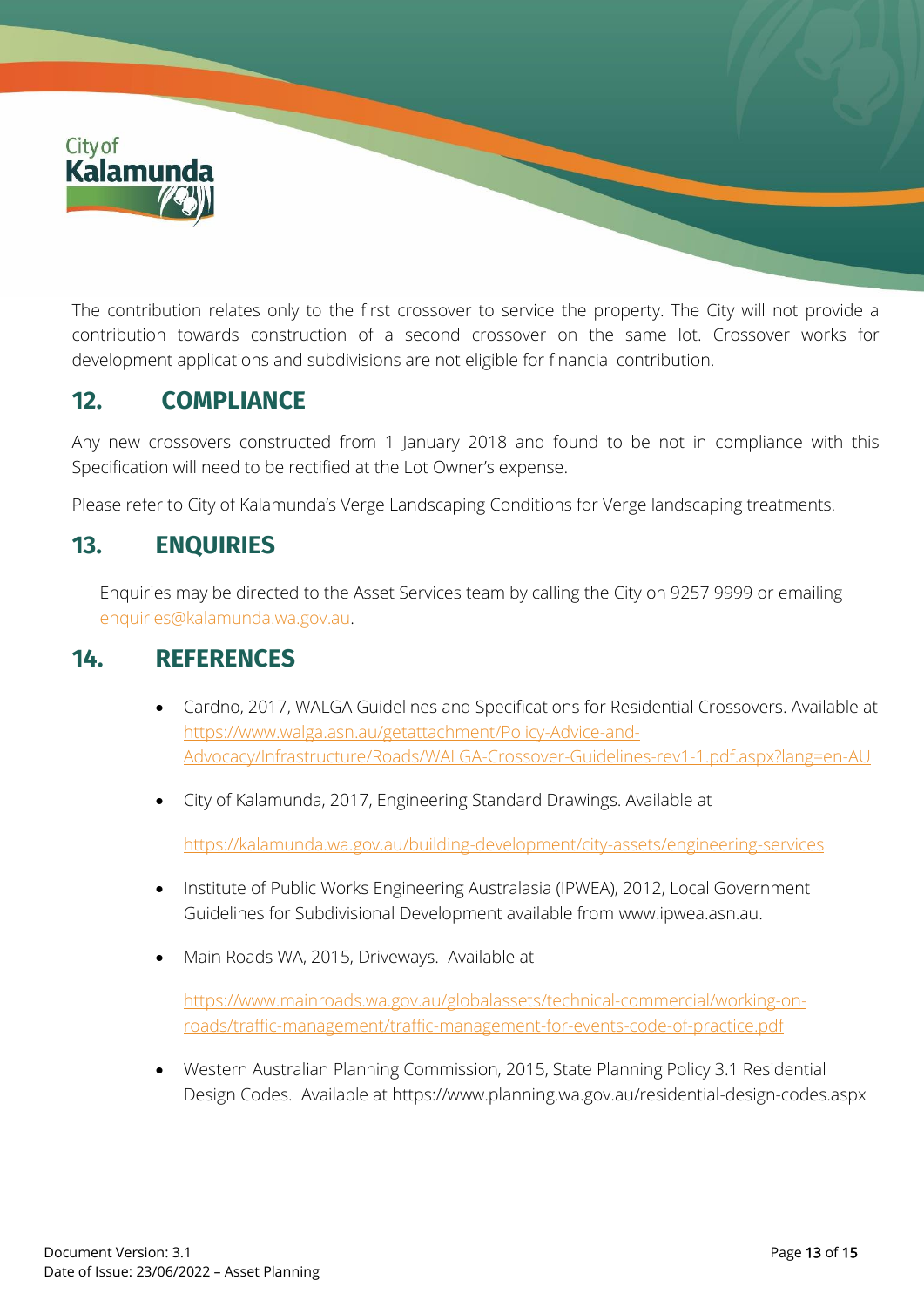

# **Request for Crossover Contribution**

Please Note: copies of invoices relating to the crossover construction must be included with this form, to allow for the application process to commence.

| Lot Owner's Name:              |                                                                                               |
|--------------------------------|-----------------------------------------------------------------------------------------------|
| Phone:                         |                                                                                               |
|                                |                                                                                               |
| Email:                         |                                                                                               |
| Postal Address:                |                                                                                               |
|                                |                                                                                               |
| Address of property being      |                                                                                               |
| claimed for:                   |                                                                                               |
| Lot Owner's Signature:         |                                                                                               |
| Date:                          |                                                                                               |
| For EFT, please supply:        |                                                                                               |
| Bank:                          |                                                                                               |
| <b>BSB and Account Number:</b> |                                                                                               |
| Account Name:                  |                                                                                               |
|                                | Please ensure these details are provided, as payments can only be provided via direct credit. |

#### **OFFICE USE ONLY**

| Inspector's Report:                            |  |
|------------------------------------------------|--|
| Sign and Date for<br>Authorisation of Payment: |  |

Enquiries may be directed to the Asset Services team by calling the City on 9257 9999 or emailing [enquiries@kalamunda.wa.gov.au.](mailto:enquiries@kalamunda.wa.gov.au)

Please allow three weeks for the processing of this application.